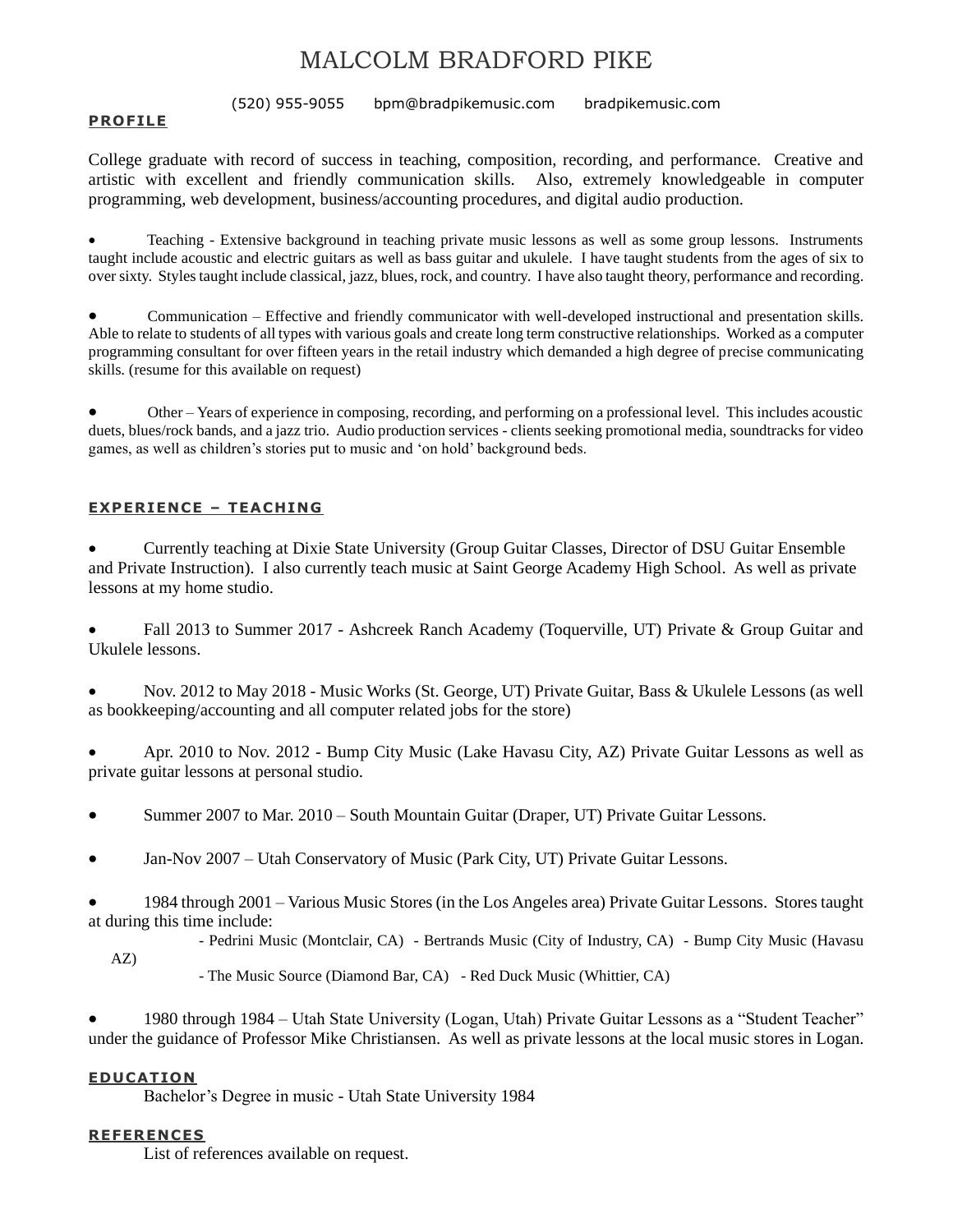### **INTRODUCTION**

Hi!

My name is Brad Pike. I am a Music Teacher with openings immediately available for those currently seeking Private Guitar, Bass & Ukulele Lessons

The first lesson is free!

If you are ready to have fun playing music right away, please contact me to schedule your first free lesson.

I have a Bachelors Degree in Music Performance with an Emphasis on Guitar from Utah State University where I was extremely fortunate to study under Prof. Mike Christiansen. I have taught, performed, composed, and recorded music for over 30 years.

### **WHAT DO YOU ENJOY ABOUT TEACHING MUSIC?**

It's all about the music. I enjoy everything and anything to do with music, but I think I'll let these comments from others who know me answer this question:

Brad! I hope you remember me. My name is Wil Cajucom. I was a student of yours many years ago. Your guitar lessons helped a troubled teen through a difficult time. You wrote my recommendation to the Berklee College of Music. I eventually graduated with a degree in songwriting (and became a troubled adult). I would be honored if you took a look at my YouTube channel. Your influence is still in my playing today. Especially my fingerpicking! I hope to jam with you again one day!

Dear Brad,

Just wanted to drop a note of thanks for your fine work and positive demeanor that permeates to all since joining our team at our school.

We look forward to our continued success w/ you on our team. Debra Cook - Managing Director and Head of Voice Department Utah Conservatory of Music and Art

Brad this is fantastic! I enjoyed watching this very much. So much talent you have sir! A pleasure watching anything you do.

Terri Jensen Salt Lake City, UT via Facebook (commenting on a performance video)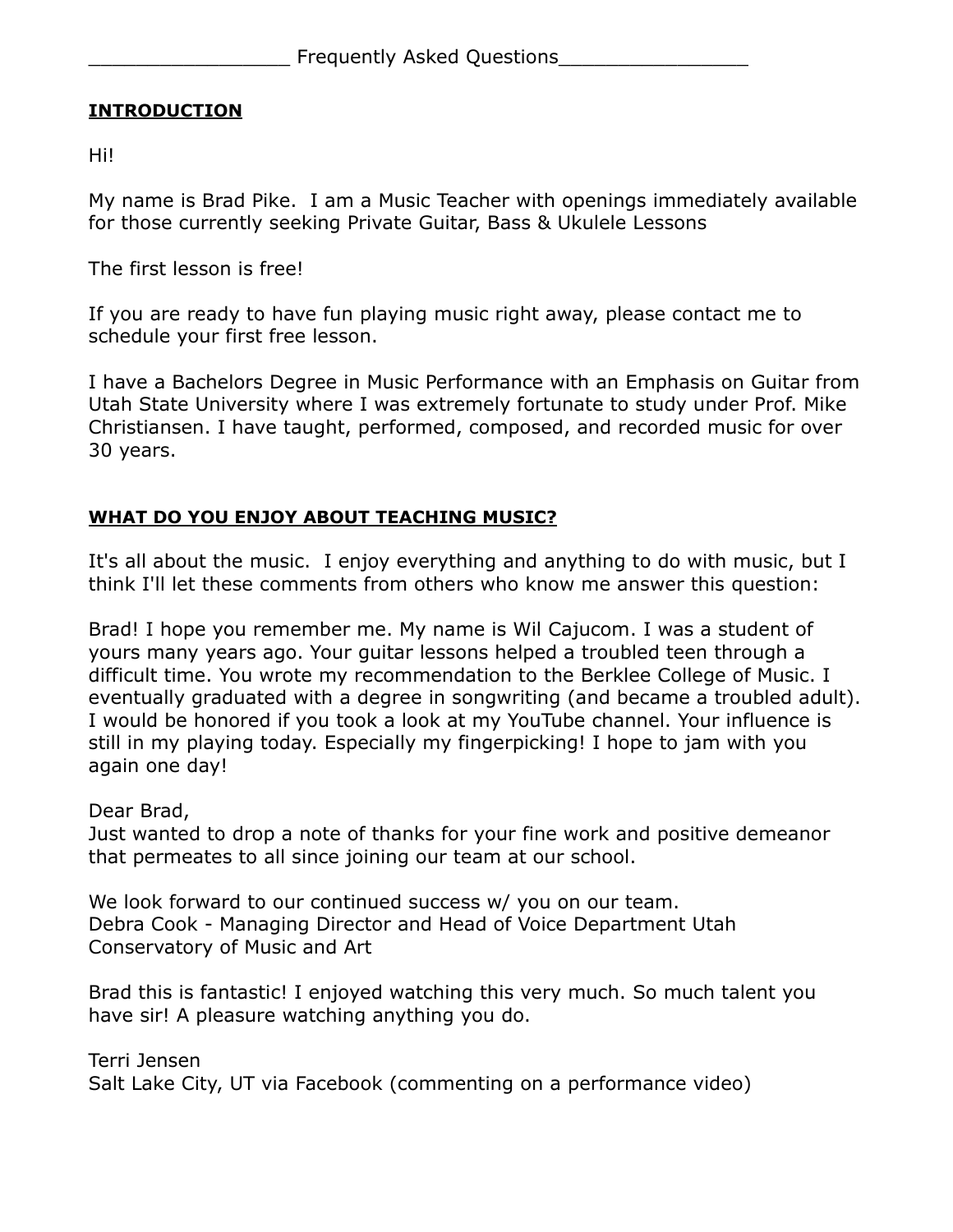### Hi Brad,

My 12-year-old daughter Jayde is best buds with Daniel Archuleta, and he passed on your card. My husband and I got her a guitar for Christmas, and she is very excited about taking lessons. Especially when she hangs out with Daniel and he plays guitar so well...

Tracey Trujillo

Student's Mother from Midvale, UT (Note: The other student she refers to is the younger brother of David Archuleta, who was also a student of mine, and the well known runner up in the 2008 American Idol competition.)

Hey Brad ...I can't stand not having a good guitar teacher because I need new material to study and guidance on what I should be doing. I never realized how good I had it when you lived here! So just email me back when you get a chance and if you have the time - I would be so happy if you could send me some material so look at...

Jason Trivithick Student from Lake Havasu City, AZ

Brad, how have you been man?? Sorry I missed our last meeting, as you may or may not remember from the voice mail I left with my parents the day of our last session at like 9am. Once again, I can't thank you enough for all of your help. I have been practicing my ass off. Just as a sort of update, I have been working on :practicing making my own estudio style songs, implementing the usage of my A (in PIMA) finger, practicing my major scales, working on improving my familiarity with the different chords (primarily bar chords), and working on palm muting and chucks...

Matt Buckalew Student from Park City, UT

Hi Brad: I met you about a month ago at the Market Street Grill and you gave me a copy of a CD. I have to tell you that in the past that when someone gives you a CD of their music it is mediocre at the best.... but your CD is fantastic ! I would like to get some more information about you and the other artists on the disc. I would also like to use some of the tracks for two of the documentaries I am now producing. Great stuff!

Brad Greene Producer from Salt Lake City, UT

## **PREFERRED AGES OF NEW STUDENTS, STUIO RULES & EXPECTATIONS**

Ten and above is what I prefer. However, I've had many students younger than that who were highly motivated and a joy to teach. So, I'll pretty much try helping anyone... (But I really don't like to go younger than seven or so. It's usually just too difficult for that young of a child to even hold the guitar correctly, let alone push down the strings and all that.)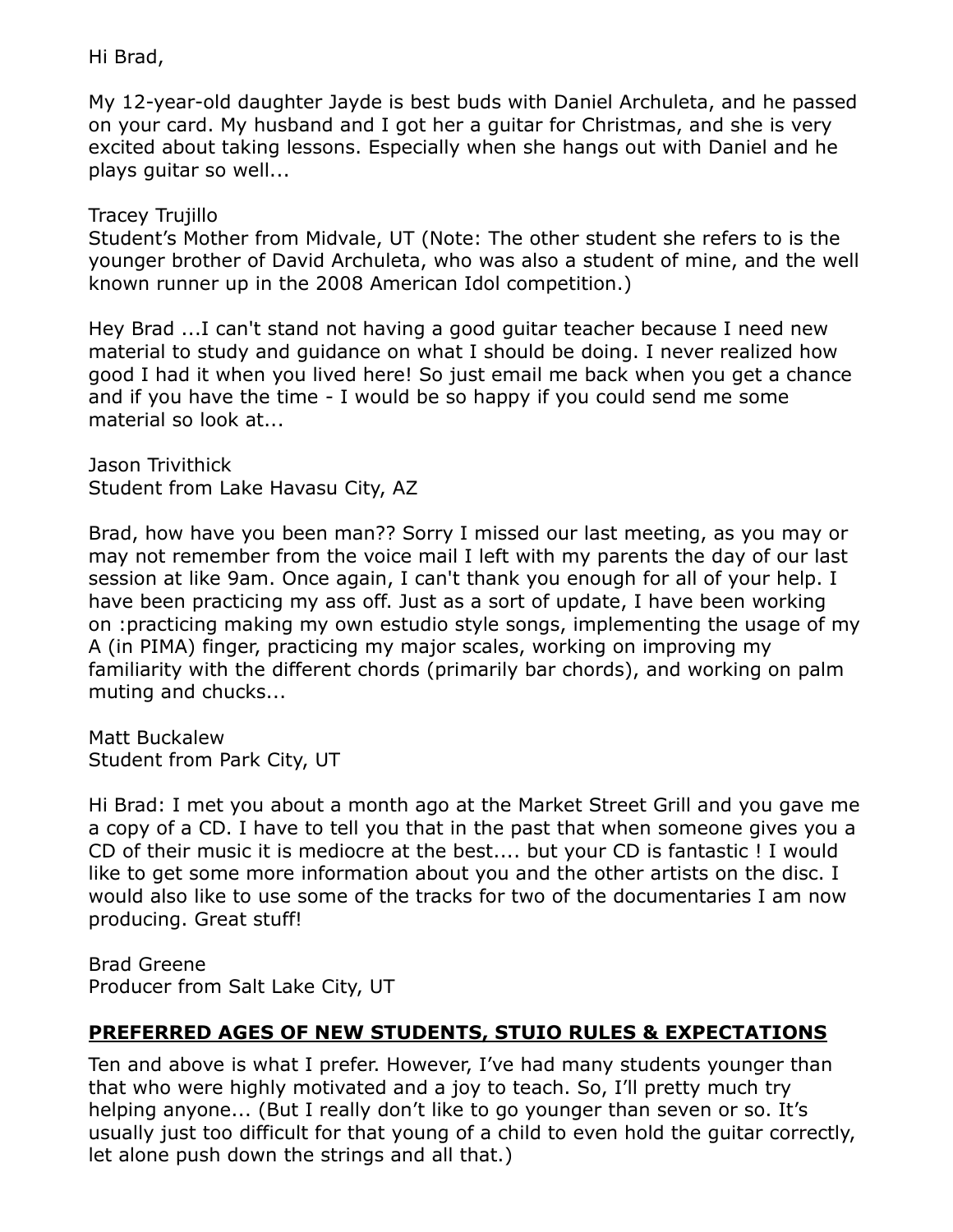## • REHEARSAL EXPECTATIONS

Students 12 and over should practice, on average, a minimum of 30 minutes a day, five days a week. I make this clear to all my students (and parents) during the first lesson. If they cannot practice at least that much, it probably won't work. I trim that back a bit for younger students. I also make it clear this needs to be the stuff we discussed in our lesson – but I encourage them to play 'anything and everything' they want to above and beyond that.

## • STUDIO RULES

Bring a guitar, the lesson folder (see below), an open mind, and a sense of humor. (And I love rice crispy treats!)

• LITERATURE

I give the students a folder with pockets inside in order to keep all the papers I give them in one place – and I ask them to make sure to bring that each week.

I discuss any book(s) they should buy as needed.

• TEACHING PHILOSOPHY

In General:

I tell all my students that I am not really their teacher – they are. I am more of a guide – having already gone where they want to go. For the most part, I believe we all teach ourselves how to play - sitting alone in a room. So it's my job to give them the tools and techniques on how to do this most effectively. I make it clear that nobody is going to learn how to play by sitting with me for half an hour once a week. Our time together is more of a map making effort – it's up to them to actually go on the journey. I also believe it is of the utmost importance for the student to have fun – in the lessons with me – as well as on their instrument at home (or wherever), as soon as possible.

## More Specifically:

On a weekly basis I usually give each student three things to work on until the next lesson. This usually includes some sort of finger exercise (often these are scales), some sort of strumming exercise (learning chords), and a song (which often takes a few weeks). When I think they are ready I have them get a book and we include learning to read standard notation in the weekly lesson. I am really big on rhythm and push them to play everything to a steady pulse (consistent tempo). I also always include 'music fundamentals' in the lessons (intervals, chord and scale construction, song writing, etc...). And, of course, I really emphasize the importance of listening to music.

Having said all that – I really try to be creative in my approach based on the individual. How I teach varies from student to student. Finally – I think about this stuff quite a bit, and am constantly trying to improve my methods of helping others achieve their goals in music – so my teaching philosophy is constantly changing (hopefully improving!) – but I suppose this will suffice for now...

• BASIC STYLES TAUGHT All styles.